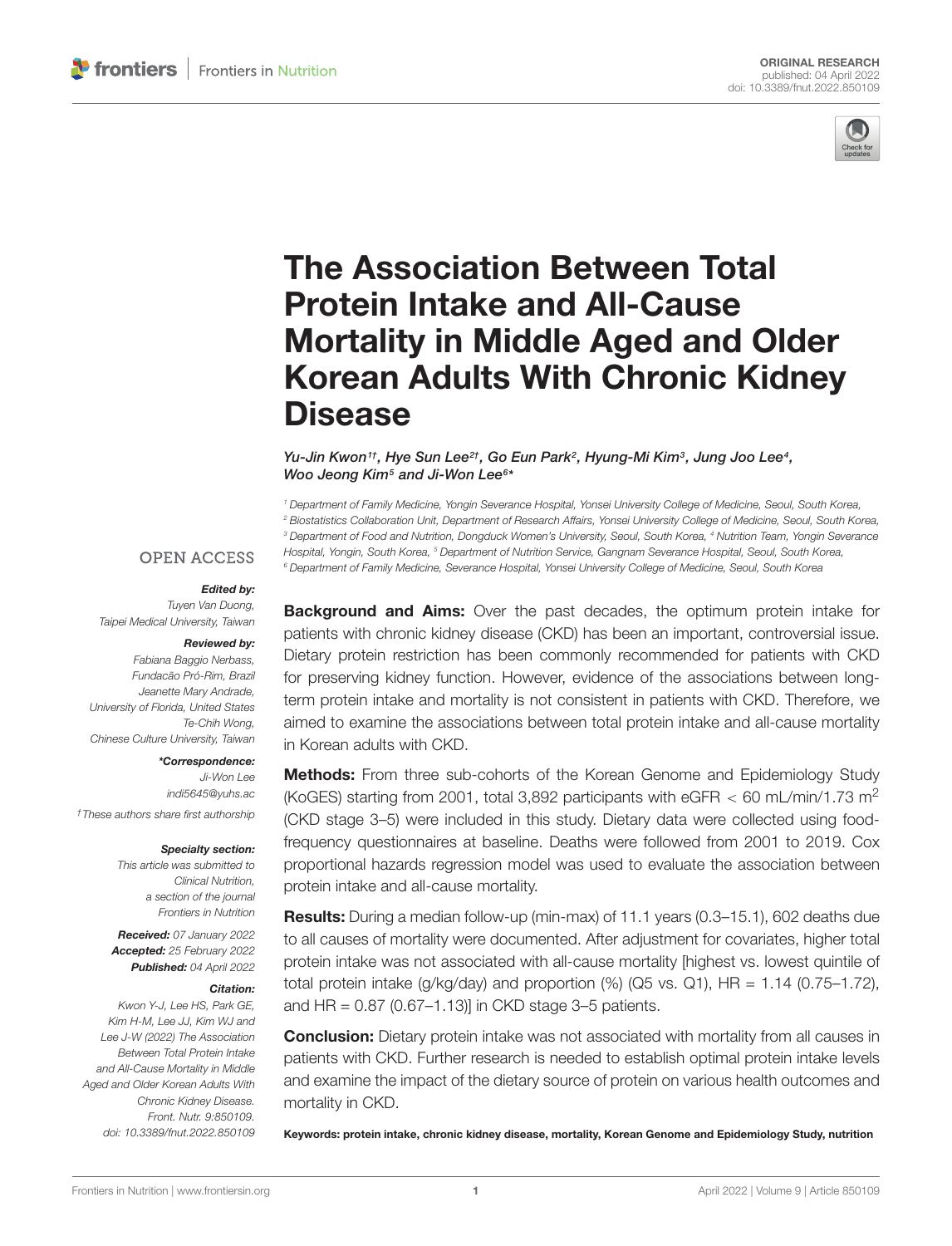# **INTRODUCTION**

Chronic kidney disease (CKD) is a progressive condition characterized by a gradual loss of kidney function, causing kidney damage over time [\(1\)](#page-7-0). Over the past 27 years, the burden of CKD has not lessened to the same extent as other non-communicable diseases, and its prevalence was estimated to be approximately 10–15% globally [\(2\)](#page-7-1). In Korea, the prevalence of CKD in adults aged 20 years and older was estimated to be 8.2% [\(3\)](#page-7-2). CKD is associated with poor health-related quality of life, premature death, and a twofold increase in cardiovascular disease (CVD) prevalence, causing around 1.2 million deaths in 2017 [\(2,](#page-7-1) [4\)](#page-7-3).

Although genetic factors play an important role in the incidence and progression of CKD, most cases are attributed to nutritional factors and are largely preventable [\(5\)](#page-7-4). Therefore, dietary modifications and maintaining adequate nutrient homeostasis should be a fundamental strategy in treating patients with CKD [\(6\)](#page-7-5). For several decades, low protein intake has been recommended for patients with CKD to slow its progression to end-stage kidney disease and delay renal replacement therapy [\(7](#page-7-6)[–10\)](#page-7-7). This recommendation is based on the metabolic effects of low protein intake, such as lowering intraglomerular pressure, uremic toxin, and proteinuria, along with improving phosphocalcic metabolism and insulin resistance [\(11,](#page-7-8) [12\)](#page-7-9).

In recent years, several clinical studies and meta-analyses have proved the effectiveness of a low protein diet (LPD) on kidney outcomes [\(11,](#page-7-8) [13–](#page-7-10)[15\)](#page-7-11). This evidence was included in the 2020 version of the Kidney Disease Outcomes Quality Initiative guidelines, wherein the recommended protein intake for adult patients with metabolically stable, non-diabetic CKD and diabetic CKD, CKD stage 5 on maintenance hemodialysis or peritoneal dialysis was 0.55–0.60, 0.6–0.8, and 1.0–1.2 g/kg/day, respectively [\(7\)](#page-7-6).

However, despite the available evidence on the benefits of protein restriction, the renoprotective effect of LPD has been debatable due to conflicting results [\(16,](#page-8-0) [17\)](#page-8-1). Moreover, there is not enough data supporting the role of an LPD in reducing mortality.

There are substantial differences in dietary habits, food selections, and cooking methods between various populations. The typical American diet contains approximately twice the protein intake recommended by US dietary guidelines [\(18\)](#page-8-2). According to the 2001–2014 National Health and Nutrition Examination Survey in the United States, the average protein intake in the older adults aged  $\geq$  71 y was 1.00 g/kg/day in women and 1.11 g/kg/day in men [\(19\)](#page-8-3). Whereas, more than half of the Korean older adults  $\geq 60$  years consume less protein than the Korean recommended daily allowance of 0.91 g/kg [\(20\)](#page-8-4). In the American and European study populations, the major animalbased protein sources were red and processed meat, whereas in the Japanese populations, animal-based protein intake was lower, and the main source of protein was fish [\(21–](#page-8-5)[23\)](#page-8-6). The quantity and quality of protein intake based on race and ethnicity can affect various health outcomes, including CKD progression, quality of life, morbidity, and mortality [\(1\)](#page-7-0). To date, there have been few studies investigating the association between protein intake and mortality and patients with CKD, especially in the Asian population. Therefore, we aimed to comprehensively evaluate the association between protein intake and all-cause mortality in adult Korean patients with CKD, using large-scale cohort data.

# MATERIALS AND METHODS

### Study Population

This study used data from population-based cohorts in the Korean Genome and Epidemiology Study (KoGES), including the KoGES\_Ansan and Ansung study (community-based cohort in urban and rural counties), the KoGES\_health examinee study (HEXA study) (national health examinee registry), and the KoGES\_cardiovascular disease association study (CAVAS study) (community-based cohort in rural counties). In the KoGES, men and women aged over 40 years were recruited for the baseline survey. In the KoGES\_Ansan and Ansung study, a total of 10,030 participants aged 40-69 years were voluntarily enrolled at baseline between 2001 and 2002. In the KoGES\_HEXA, a total of 173,357 participants were enrolled at baseline from 2004 to 2013. In the KoGES\_ CAVAS, a total of 28,338 participants were enrolled at baseline from 2005 to 2011. Detailed information about KoGES were provided in the following website and a previous study  $(24)^{11}$  $(24)^{11}$  $(24)^{11}$  $(24)^{11}$ .

During the recruitment process, participants were asked to volunteer through on-site invitations, mailed letters, telephone calls, media campaigns, or community leader-mediated conferences. A total of 211,571 participants were enrolled at baseline in the KoGES survey. We excluded participants with missing data related to lifestyle ( $n = 2,231$ ), laboratory tests  $(n = 5,853)$ , and nutritional intake  $(n = 14,007)$ , along with implausible daily total calorie intake (< 500 kcal or > 6,000 kcal) who report energy intake levels at the low and high ends of the spectrum [\(25\)](#page-8-8). After excluding 54,530 participants without mortality data and 63 participants who died within the year of enrollment, a total of 143,050 participants were selected (**[Supplementary Figure 1](#page-7-12)**). Finally, a total of 3,892 participants with an estimated glomerular filtration rate (eGFR) of  $< 60$  mL/min/1.73 m<sup>2</sup> were included in the analysis. Among the 3,892 participants, 602 deaths were documented during the follow-up time. This study was approved by the institutional review boards of Yongin Severance Hospital and written informed consents were obtained from all participants.

#### **Covariates**

All participants underwent a health-related survey, and their baseline anthropometric measurements were collected at the first visit. Anthropometric measurements were performed using validated and standardized protocols. Body mass index (BMI) was calculated as body weight (kg) divided by square of height (m). Waist circumference was measured using the measuring tape at the midline level between the inferior margin of the ribs and the superior border of the iliac crest. Smoking status was categorized into current smokers, former smokers, and non-smokers. A current smoker was defined as any participant

<span id="page-1-0"></span><sup>1</sup><https://www.kdca.go.kr/contents.es?mid=a40504030100>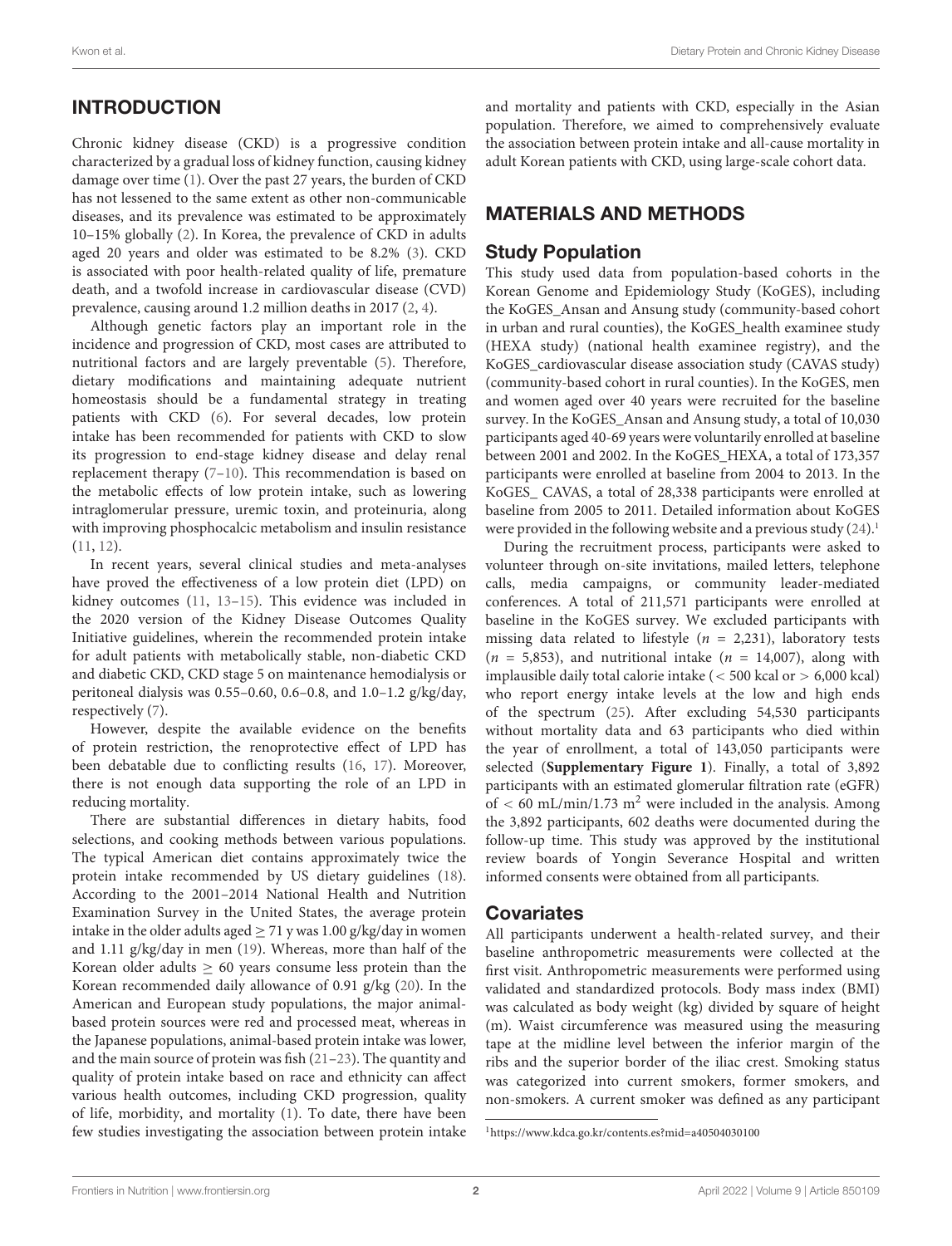who currently smoked and has smoked at least 100 cigarettes during their lifetime. Former smokers were defined as adults who smoked at least 100 cigarettes in their lifetime and had quit smoking. Never smokers were defined as adults who had never smoked or smoked < 100 cigarettes in their lifetime. The status of alcohol intake was categorized into current drinker, former drinker, and non-drinker. A regular exerciser was defined as a person who regularly engaged in exercise that is enough to sweat more than once a week. Hypertension was defined as a systolic blood pressure of  $\geq$  140 mmHg, diastolic blood pressure of  $\geq$  90 mmHg, or those taking antihypertensive medications. Diabetes was defined as a glycated hemoglobin level of  $\geq$  6.5%, fasting plasma glucose concentration of  $> 126$  mg/dL after a  $> 8$  h fast, or those taking anti-diabetic medications. Dyslipidemia was defined as a total cholesterol level of  $\geq$  200 mg/dL, triglyceride  $\geq$  150 mg/dL, or those taking anti-dyslipidemia medications.

Blood samples were obtained after > 8 h of fasting and were analyzed in a central laboratory. The following biochemical data were determined: concentrations of creatinine, blood urea nitrogen, glucose, glycated hemoglobin, total cholesterol, high-density lipoprotein cholesterol, low-density lipoprotein cholesterol, triglyceride, alanine aminotransferase, and aspartate aminotransferase. eGFR was calculated using the Modification of Diet in Renal Disease Study equation [\(26\)](#page-8-9). CKD was defined as an eGFR of  $< 60 \text{ mL/min}/1.73 \text{ m}^2$  [\(27\)](#page-8-10).

GFR(mL/min/1.73 m<sup>2</sup>) = 175 × (S<sub>cr</sub>)<sup>-1.154</sup> × (Age)<sup>-0.203</sup>  $\times$  (0.742 if female) × (1.212 if African American).

#### Mortality Ascertainment

The mortality status was followed by data linkage with national data sources based on the unique personal identification key code system. The KoGES data have been linked to national data sources (Korea National Statistical Office), including death records, to evaluate mortality status. Participant deaths were tracked from January 2001 until December 2019. The underlying causes of death were based on the Korean Standard Classification of Diseases codes listed in the National Death Index. All-cause mortality was defined as all deaths of specified and unknown causes.

#### Dietary Assessment

Information on nutritional intake was derived from the FFQ data. In 2001, a semi-quantitative food frequency questionnaire (FFQ) containing 103 food items was developed for the KoGES survey [\(28\)](#page-8-11). Each questionnaire evaluated how often the participants consumed each food (never or almost never, once a month, 2– 3 times per month, 1–2 times per week, 3–4 times per week, 5–6 times per week, once a day, twice per day, or three times per day) and how much they consumed during each session (1/2 serving, 1 serving, or 2 or more servings) over the past 1 year.

Detailed information regarding the protocol and results of a validation study for the FFQ have been described in the previous studies [\(24,](#page-8-7) [28\)](#page-8-11). After conducting the survey using the 1st edition FFQ in 2001, a revised version of the questionnaire including 106 items was released in 2004. Therefore, the KoGES-Ansan-Ansung baseline study contains FFQ data including 103 food items, while the KoGES-HEXA and KoGES\_CAVAS contain FFQ data including 106 food items. The integrated three KoGES datasets provided the daily intake amounts of only 23 nutrients using the processed data. Carbohydrate intake, fat intake, and protein intake were recorded as g/day. The proportions of carbohydrate, protein, and fat intake were calculated as carbohydrate intake (g/day) or protein intake (g/day)  $\times$  4 kcal/total energy intake (kcal/day)  $\times$  100, and fat intake (g/day)  $\times$  9 kcal/total energy intake (kcal/day)  $\times$  100. Protein intake per kg per body weight was also recorded. Protein intake (g/kg/day) and the proportion of protein intake were classified in quintiles.

### Statistical Analysis

Data were analyzed from 2001 to 2013. Participant deaths were tracked until December 2019. The follow-up period for each study participant was calculated as the time from their KoGES initial assessment to either an event of mortality or the date of death. Data were presented as mean  $\pm$  standard deviation (SD) for continuous variables or number (%) for categorical variables. Protein intake (g/kg/day) was divided into quintiles. Baseline characteristics of the study population according to the protein intake quintiles were compared using the one-way analysis of variance (ANOVA) for continuous variables and the Chi-squared test for categorical variables. A Cox proportional hazard spline curve was used to assess the association between dietary protein intake and all-cause mortality risk. Warranty period was defined as the time to reach the cumulative mortality rate of  $> 1\%$  for each group. Person-time is an estimate of the actual time-atrisk in years. Incidence per 1,000 person-years was calculated for each group. Cox proportional hazards regression model was used to evaluate the association between protein intake and allcause mortality. We adjusted for covariates in 3 models. Model 1 was adjusted for age, sex, and BMI. Model 2 was adjusted for age, sex, BMI, smoking, alcohol intake, exercise, and total calorie intake (for the isocaloric model). While model 3 was further adjusted for hypertension, dyslipidemia, and diabetes. We performed sensitive analysis to investigate the protein intake and mortality in CKD patients according to presence of diabetes and total calorie intake 20 kcal/kg/day criteria.

We used SAS version 9.4 (SAS Institute, Cary, NC, United States) and R package version  $4.0.3<sup>2</sup>$  $4.0.3<sup>2</sup>$  $4.0.3<sup>2</sup>$  All statistical tests were two-sided, and P < 0.05 was considered statistically significant.

### RESULTS

Baseline demographics, lifestyle, and nutrient intake were organized according to quantiles of total protein intake (g/kg/day) and are presented in **[Table 1](#page-4-0)**. Of the 3,892 patients with CKD, 1,495 (38.4%) were men, and the mean (SD) age

<span id="page-2-0"></span><sup>2</sup><http://www.R-project.org>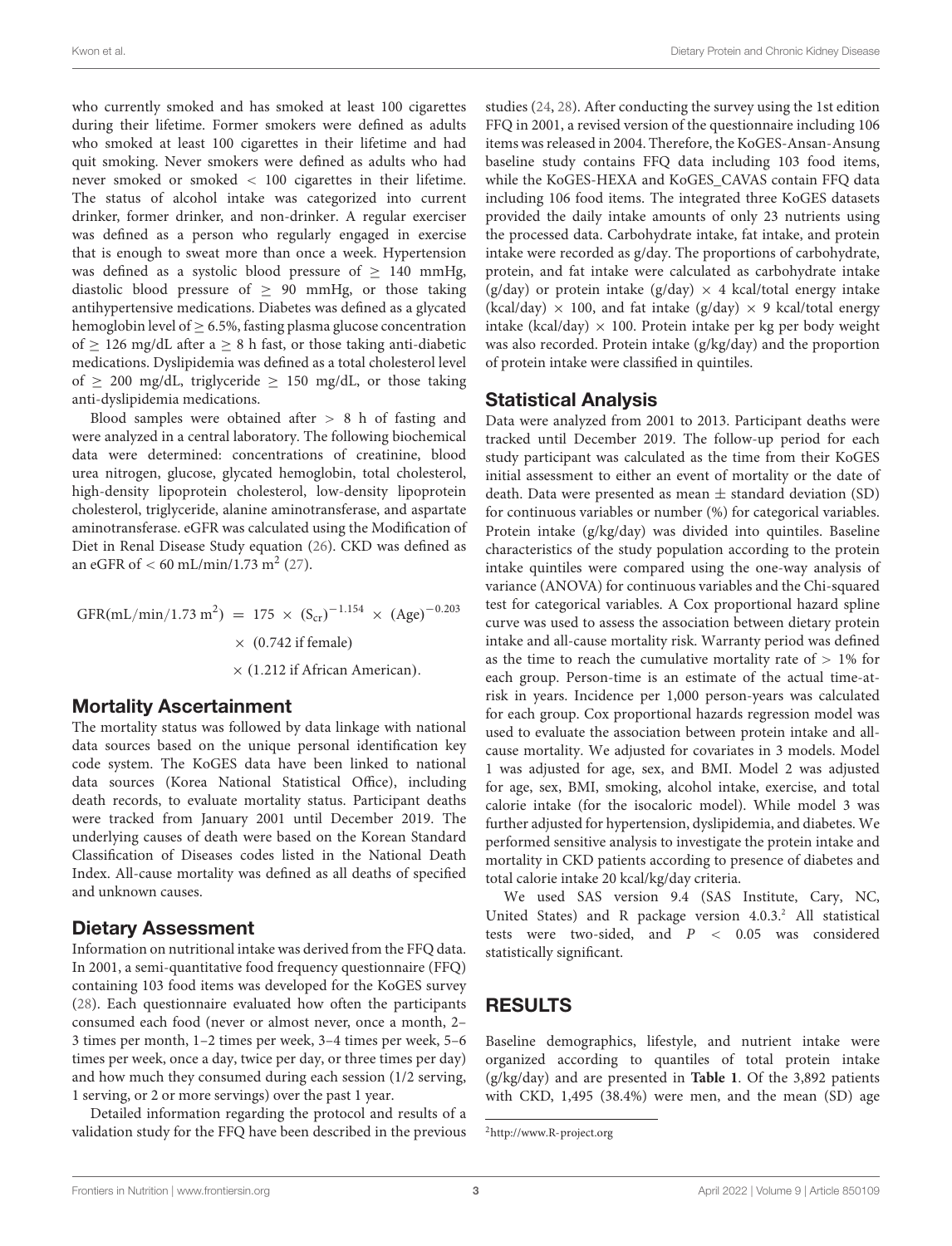was  $62.9 \pm 8.3$  years. The proportion of protein intake of the population was 12.64  $\pm$  2.53%, and the mean protein intake was  $0.82 \pm 0.35$  g/kg/day. During a median follow-up (minmax) of 11.08 (0.33–15.08) years, we documented 602 deaths due to all causes (**[Supplementary Table 1](#page-7-12)**). Participants with the highest intake of protein were more likely to be young  $(P < 0.001)$ , with a lower BMI, waist circumference  $(P < 0.001)$ , and triglyceride levels ( $P < 0.001$ ). They were more likely to drink alcohol and exercise regularly ( $P < 0.001$ ) and were more likely to live in urban areas ( $P < 0.001$ ), as compared to the lower protein intake group. There were no significant differences in blood pressure and glucose levels, glycated hemoglobin, total cholesterol, and LDL cholesterol. Regarding underlying disease, the proportion of patients with dyslipidemia was significantly higher in the lowest protein intake group than the highest protein intake group. The proportion of those with hypertension and diabetes was not significantly different between the two groups. Regarding nutritional intake, total calorie intake, carbohydrate intake (g/day), and fat intake (g/day and %) were significantly higher in participants with a higher protein intake than in those with lower protein intake. The proportion of carbohydrate intake (%) was significantly lower in patients with CKD with higher protein intake than in those with lower protein intake. The results from the post hoc analysis between the quintiles based on dietary protein intake are shown in **[Supplementary Table 2](#page-7-12)**.

**[Table 2](#page-5-0)** shows the warranty periods and incidences per 1,000 person-years [95% confidence interval (CI)] for allcause mortality according to protein (g) per kilogram of body weight and the proportion of protein intake. Regarding protein intake (g/kg/day), the warranty periods were the longest in Q2 and Q5. Regarding protein intake proportion (%), the warranty period was longest in Q5. Incidence per 1,000 personyears (95% CI) was lower in the highest quintile protein intake (g/kg/day) group, in those who consume protein over 1.2 g/kg/day, and in the highest quintile of protein intake proportion (%).

**[Figure 1](#page-5-1)** shows the density plot of protein intake and Cox proportional hazard spline curve, which depicts the association between protein intake and all-cause mortality. In most protein intake ranges, there were non-linear associations between protein intake and all-cause mortality.

**[Table 3](#page-6-0)** shows the results from multiple Cox proportional hazard regression analyses for all-cause mortality according to protein intake. Higher protein intake (g/kg/day) was not associated with all-cause mortality [Q5 vs. Q1, HR, 1.14 (95% CI, 0.75–1.72) in model 3]. We additionally divided protein intake between three groups based on the recent Kidney Disease: Improving Global Outcome guidelines (<0.8, 0.8– 1.2, and  $>1.2$  g/kg/day). [\(29\)](#page-8-12) While comparing protein intake of  $>1.2$  g/kg/day or 0.8–1.2 g/kg/day and  $<$ 0.8 g/kg/day, higher protein intake was not associated with the risk of all-cause mortality [>1.2 g/kg/day vs. <0.8 g/kg/day, HR, 1.06 [95% CI, 0.71–1.57 in model 3; 0.8–1.2 g/kg/day vs. <0.8 g/kg/day, HR, 1.14 (95% CI, 0.91–1.41) in model 3]. Regarding the proportion of protein intake, compared to Q1, the HRs and 95% CIs were 0.85 (0.67–1.08) in Q2, 0.81 (0.63–1.04) in Q3, 0.94 (0.73–1.20) in Q4, and 0.87 (0.67–1.13) in Q5 after adjusting for age, sex, BMI,

smoking, alcohol intake, exercise, total calorie, hypertension, diabetes, and dyslipidemia.

We performed several sensitivity analyses. We examined the association between total protein intake and all-cause mortality in patients with CKD according to the presence of diabetes (**[Supplementary Table 3](#page-7-12)**). There was no significant association between total protein intake and all-cause mortality in the diabetes and non-diabetes groups. We examined the association between protein intake and mortality in CKD patients according to total calorie intake 20 kcal/kg/day criteria. There was no significant association between total protein intake and allcause mortality in CKD patients who consume total calorie <20 kcal/kg/day. There was also no significant association between total protein intake and all-cause mortality in CKD patients who consume total calorie over than 20 kcal/kg/day (**[Supplementary](#page-7-12) [Table 4](#page-7-12)**). We further examined the association between total protein intake and all-cause mortality in patients with CKD according to the CKD stage (e.g., stages 3, 4, and 5). There was also no significant association between total protein intake and all-cause mortality according to CKD stages (data not shown). However, there were very few patients with CKD stages 4 and 5 in the dataset. A small dataset could lead to overfitting problems in logistic regression models.

### **DISCUSSION**

In this large population cohort of Korean adults with CKD, we found that higher protein intake was not associated with allcause mortality. Additionally, we observed similar results after stratifying based on CKD stages and the presence of diabetes.

Given the high incidence of CKD and an emergent need for disease management strategies, lifestyle and dietary modifications are cost-effective strategies that may help increase the lifespan and prolong the dialysis-free interval in treating patients with CKD [\(30\)](#page-8-13). Although consuming adequate dietary protein is critical for maintaining optimal health and various bodily functions [\(31\)](#page-8-14), patients with CKD have been advised to control their dietary protein intake due to a reduction in glomerular capillary pressure and filtration [\(32,](#page-8-15) [33\)](#page-8-16). However, there was no definitive evidence for the optimal level of protein intake, especially when prescribed to patients with various underlying conditions. In the general population, the association between total protein intake and mortality has considerable controversy [\(23,](#page-8-6) [34–](#page-8-17)[36\)](#page-8-18). One meta-analysis found that total protein intake was significantly associated with increased mortality risk, while another meta-analysis showed contrary results, stating that total protein intake reduced the risk of all-cause mortality [\(34,](#page-8-17) [35\)](#page-8-19). A prospective cohort study conducted in Japan reported a null association between total protein and all-cause mortality [\(23\)](#page-8-6). Most studies, which analyze the effects of LPD on kidney outcomes have proved the beneficial effects of dietary protein restriction in reducing the decline in renal function and the risk of progression to kidney failure in CKD populations [\(6,](#page-7-5) [14,](#page-7-13) [37\)](#page-8-20). However, unfortunately, the results of a few other studies are not consistent, showing no benefits of protein restriction for patients with CKD [\(38\)](#page-8-21). In fact, several studies, including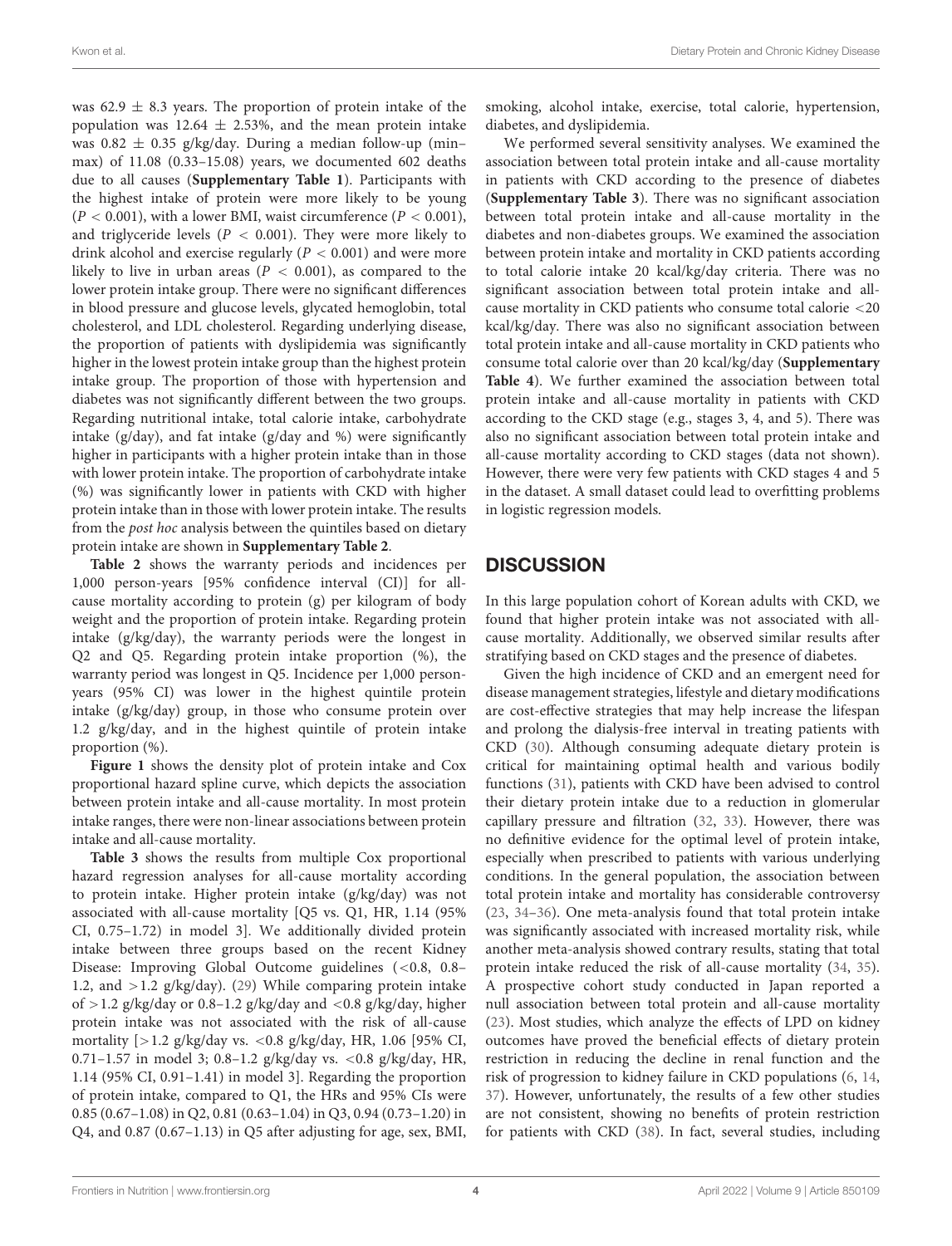<span id="page-4-0"></span>

| <b>TABLE 1</b>   Baseline characteristics of the cohort according to protein intake (g/kg/day). |  |
|-------------------------------------------------------------------------------------------------|--|
|-------------------------------------------------------------------------------------------------|--|

|                               | Q1 (0.179, 0.546)   | Q2 (0.546, 0.683)   | Q3 (0.682, 0.835)   | Q4 (0.836, 1.041)   | Q5 (1.041, 3.573)   |
|-------------------------------|---------------------|---------------------|---------------------|---------------------|---------------------|
| N                             | 778                 | 779                 | 778                 | 779                 | 778                 |
| Sex (men), n (%)              | 271 (34.8)          | 296 (38.0)          | 312(40.1)           | 330 (42.4)          | 286(36.8)           |
| Age, years                    | $65.2 \pm 8.0$      | $63.0 \pm 8.4$      | $62.8 \pm 8.2$      | $62.3 \pm 8.0$      | $60.9 \pm 8.2$      |
| BMI, kg/m <sup>2</sup>        | $25.9 \pm 3.4$      | $25.1 \pm 2.9$      | $24.9 \pm 3.0$      | $24.4 \pm 2.9$      | $23.7 \pm 2.7$      |
| WC, cm                        | $87.8 \pm 9.0$      | $86.1 \pm 8.6$      | $85.5 \pm 8.7$      | $84.3 \pm 8.4$      | $81.9 \pm 8.5$      |
| SBP, mmHg                     | $128.6 \pm 18.2$    | $128.0 \pm 18.0$    | $127.6 \pm 16.2$    | $127.2 \pm 17.7$    | $126.5 \pm 17.5$    |
| DBP, mmHg                     | $77.9 \pm 10.2$     | $77.9 \pm 10.5$     | $77.8 \pm 10.0$     | $77.2 \pm 10.5$     | $77.3 \pm 10.6$     |
| FBG, mg/dl                    | $104.7 \pm 31.1$    | $104.9 \pm 39.1$    | $105.0 \pm 34.1$    | $103.7 \pm 38.5$    | $102.0 \pm 34.2$    |
| HbA1c,%                       | $6.24 \pm 1.05$     | $6.28 \pm 1.19$     | $6.15 \pm 1.27$     | $6.13 \pm 1.32$     | $6.08 \pm 0.96$     |
| TC, mg/dl                     | $196.2 \pm 40.8$    | $196.7 \pm 40.0$    | $198.7 \pm 41.2$    | $198.1 \pm 37.6$    | $198.1 \pm 39.5$    |
| HDL-C, mg/dl                  | $44.2 \pm 11.6$     | $44.9 \pm 11.4$     | $46.0 \pm 11.9$     | $47.2 \pm 12.2$     | $48.8 \pm 12.3$     |
| LDL-C, mg/dl                  | $119.5 \pm 37.6$    | $120.7 \pm 35.8$    | $120.2 \pm 37.0$    | $121.1 \pm 33.9$    | $121.4 \pm 35.4$    |
| TG, mg/dl                     | $164.0 \pm 98.3$    | $157.0 \pm 94.4$    | $162.6 \pm 105.6$   | $150.0 \pm 86.6$    | $140.9 \pm 86.6$    |
| BUN, mg/dl                    | $20.6 \pm 9.3$      | $20.6 \pm 10.5$     | $19.6 \pm 6.5$      | $20.4 \pm 7.8$      | $20.4 \pm 8.3$      |
| Cr, mg/dl                     | $1.37 \pm 0.93$     | $1.38 \pm 0.81$     | $1.31 \pm 0.61$     | $1.34 \pm 0.61$     | $1.38 \pm 1.06$     |
| eGFR, mL/min/1.73 $m2$        | $51.4 \pm 10.0$     | $51.7 \pm 10.2$     | $52.7 \pm 8.6$      | $52.4 \pm 9.3$      | $52.7 \pm 9.9$      |
| AST, IU/L                     | $25.8 \pm 9.4$      | $26.3 \pm 11.3$     | $25.3 \pm 10.$      | $24.7 \pm 8.6$      | $25.4 \pm 11.5$     |
| ALT, IU/L                     | $23.0 \pm 13.2$     | $23.8 \pm 14.7$     | $22.5 \pm 11.5$     | $22.7 \pm 12.9$     | $22.6 \pm 14.9$     |
| Smoking status, n (%)         |                     |                     |                     |                     |                     |
| Never smoker                  | 561 (72.1)          | 548 (70.4)          | 545 (70.1)          | 524 (67.3)          | 561 (72.1)          |
| Former smoker                 | 148 (19.0)          | 166 (21.3)          | 158 (20.3)          | 171 (22.0)          | 145 (18.6)          |
| Current smoker                | 69 (8.9)            | 65 (8.3)            | 75 (9.6)            | 84 (10.8)           | 72 (9.3)            |
| Alcohol intake, n (%)         |                     |                     |                     |                     |                     |
| Never drinker                 | 491 (63.1)          | 487 (62.5)          | 461 (59.3)          | 440 (56.5)          | 442 (56.8)          |
| Former drinker                | 87 (11.2)           | 67(8.6)             | 64 (8.2)            | 50(6.4)             | 44 (5.7)            |
| Current drinker               | 200 (25.7)          | 225 (28.9)          | 253 (32.5)          | 289 (37.1)          | 292 (37.5)          |
| Regular exercise, n (%)       | 260 (33.4)          | 337 (43.3)          | 347 (44.6)          | 395 (50.7)          | 408 (52.4)          |
| HTN, $n$ $%$                  | 228 (29.3)          | 213 (27.3)          | 215 (27.6)          | 216 (27.7)          | 200 (25.7)          |
| DM, n (%)                     | 137 (17.6)          | 139 (17.8)          | 131 (16.8)          | 110 (14.1)          | 119 (15.3)          |
| Dyslipidemia, n (%)           | 515 (66.2)          | 488 (62.6)          | 508 (65.3)          | 483 (62.0)          | 461 (59.3)          |
| Residential area              |                     |                     |                     |                     |                     |
| Urban, $n$ (%)                | 335 (43.1)          | 450 (57.8)          | 475 (61.1)          | 527 (67.7)          | 590 (75.8)          |
| Rural, n (%)                  | 443 (56.9)          | 329 (42.2)          | 303 (39.0)          | 252 (32.4)          | 188 (24.2)          |
| Total energy intake, kcal/day | $1,072.3 \pm 276.5$ | $1,371.3 \pm 257.3$ | $1,555.6 \pm 274.6$ | $1,757.6 \pm 300.8$ | $2,164.9 \pm 507.9$ |
| CHO (g/day)                   | $213.1 \pm 59.3$    | $265.2 \pm 56.3$    | $292.4 \pm 58.9$    | $320.1 \pm 64.1$    | $367.7 \pm 87.5$    |
| CHO (%)                       | $79.2 \pm 5.0$      | $77.1 \pm 5.1$      | $74.9 \pm 5.2$      | $72. \pm 5.5$       | $68.1 \pm 6.7$      |
| Fat, g/day                    | $9.3 \pm 4.9$       | $14.4 \pm 6.0$      | $19.3 \pm 7.5$      | $25.2 \pm 9.1$      | $40.0 \pm 18.4$     |
| Fat,%                         | $8.1 \pm 4.2$       | $9.6 \pm 4.2$       | $11.3 \pm 4.2$      | $13.0 \pm 4.4$      | $16.4 \pm 5.2$      |
| Protein, g/day                | $28.5 \pm 7.0$      | $39.3 \pm 7.1$      | $47.7 \pm 8.0$      | $57.8 \pm 9.7$      | $80.9 \pm 23.3$     |
| Protein,%                     | $10.8 \pm 1.8$      | $11.6 \pm 1.9$      | $12.4 \pm 1.9$      | $13.3 \pm 2.1$      | $15.0 \pm 2.5$      |

BMI, body mass index; WC, waist circumference; SBP, systolic blood pressure; DBP, diastolic blood pressure; FBG, fasting blood glucose; HbA1c, glycated hemoglobin; TC, total cholesterol; HDL-C, high-density lipoprotein cholesterol; LDL-C, low-density lipoprotein cholesterol; TG, triglyceride; BUN, blood urea nitrogen; Cr, creatinine; eGFR, estimated glomerular filtration rate; AST, aspartate transaminase; ALT, alanine transaminase; HTN, hypertension; DM, diabetes; CHO, carbohydrate.

the Modification of Diet in Renal Disease study, failed to show the effectiveness of LPD in slowing CKD progression [\(39\)](#page-8-22). Furthermore, there are only a few studies on the effect of dietary protein intake on mortality in patients with CKD, and the outcomes are majorly inconsistent [\(34\)](#page-8-17). Recently, in a cohort of adults in the United States of America with impaired kidney function, higher dietary protein consumption was associated with higher mortality rates [\(40\)](#page-8-23). A prospective, multicenter trial involving 456 patients with CKD showed a borderline significant difference between the low protein diet group and normal

protein diet group in terms of renal survival [\(41\)](#page-8-24). In contrast, several studies commented that dietary protein restriction had no influence on all-cause death in patients with CKD [\(14,](#page-7-13) [42\)](#page-8-25). Our results are in line with previous studies indicating a nonsignificant association between protein intake and mortality.

The underlying mechanism linking dietary protein intake and the mortality risk remain unclear; however, several possible explanations could support our findings. The mean dietary protein consumption in our cohort of patients with CKD is 0.82 (g/kg/day), which remains substantially higher than the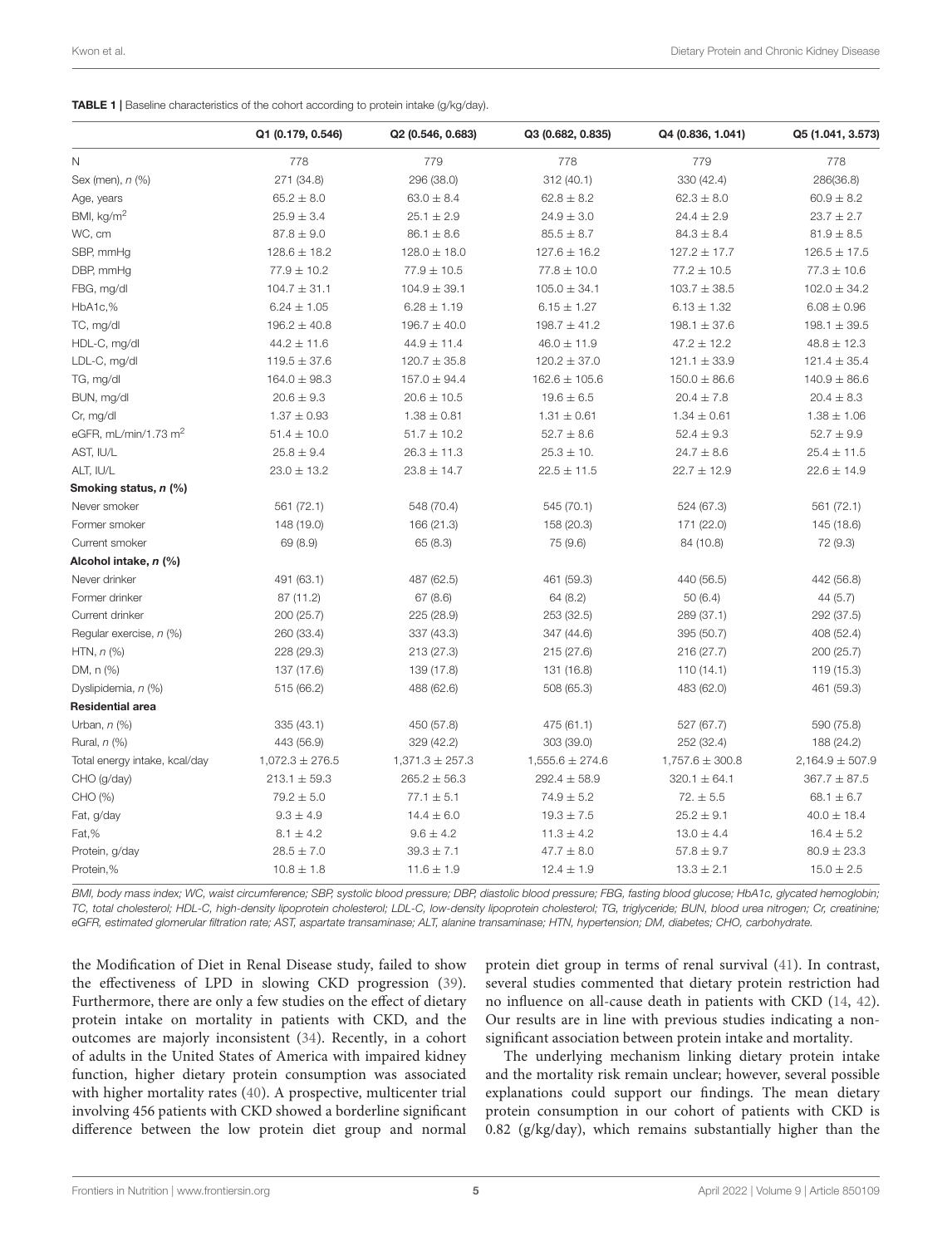| <b>Variables</b>          | <b>Warranty Period</b> | $\mathsf{n}$ | Person-Time | Events,    | Incidence Per 1000 Person-Years<br>(95% CI) |  |
|---------------------------|------------------------|--------------|-------------|------------|---------------------------------------------|--|
|                           | $(1\%)$                |              | (Years)     | n (%)      |                                             |  |
| Protein intake (g/kg/day) |                        |              |             |            |                                             |  |
| Q1 (0.179, 0.546)         | 1.666                  | 778          | 8,122.6     | 157 (20.2) | 19.3 (9.7-29.0)                             |  |
| Q2 (0.546, 0.683)         | 3.334                  | 779          | 8,219.5     | 120 (15.5) | 14.6 (6.2-23.0)                             |  |
| Q3 (0.683, 0.835)         | 1.748                  | 778          | 8,199.5     | 113 (14.6) | 13.8 (5.6-22.0)                             |  |
| Q4 (0.836, 1.040)         | 1.504                  | 779          | 8,098.9     | 117(15.1)  | $14.4(6.1 - 22.8)$                          |  |
| Q5 (1.041, 3.573)         | 3.334                  | 778          | 8,244.7     | 95 (12.3)  | $11.5(4.0 - 19.0)$                          |  |
| Protein intake (g/kg/day) |                        |              |             |            |                                             |  |
| < 0.8                     | 1.916                  | 2,181        | 22,925.2    | 368 (16.9) | 16.1 (10.8-21.3)                            |  |
| $0.8 - 1.2$               | 2.165                  | 1,249        | 13,009.1    | 187 (15)   | 14.4 (7.8-21.0)                             |  |
| > 1.2                     | 3.331                  | 462          | 4,951.0     | 47 (10.2)  | $9.5(0.7-18.3)$                             |  |
| Protein (%)               |                        |              |             |            |                                             |  |
| Q1 (6.9, 10.5)            | 1.666                  | 778          | 8,178.3     | 174 (22.4) | $21.3(11.1 - 31.4)$                         |  |
| Q2 (10.5, 11.7)           | 1.748                  | 779          | 8,263.0     | 115 (14.8) | $13.9(5.7 - 22.1)$                          |  |
| Q3 (11.7, 12.9)           | 2.499                  | 778          | 8,185.1     | 107 (13.8) | $13.1 (5.1 - 21.1)$                         |  |
| Q4 (12.9, 14.6)           | 1.833                  | 779          | 8,059.4     | 109(14)    | $13.5(5.4 - 21.6)$                          |  |
| Q5 (14.6, 25.5)           | 3.329                  | 778          | 8,199.4     | 97(12.5)   | $11.8(4.2 - 19.4)$                          |  |

<span id="page-5-0"></span>TABLE 2 | Warranty periods for all-cause mortality according to protein intake (g/kg/day).



<span id="page-5-1"></span>recommendations of LPD for patients with CKD; however, it is not clear whether the benefit of protein restriction is warranted in view of the potential for causing malnutrition [\(14\)](#page-7-13). Under protein restriction, with  $\leq$  0.6 g/kg/day of protein intake, supplementation with essential amino acids and adequate caloric intake (30–35 kcal/kg/day) are needed to avoid proteinenergy wasting and muscle loss, particularly in frail and older CKD patients [\(43\)](#page-8-26). In addition, usually, a high protein diet, defined as  $>1.2$  g/kg/day, is known to be the threshold to induce significant alterations in renal function and kidney health [\(44\)](#page-8-27). Notably, recent US cohort studies have revealed that a high dietary protein intake of  $\geq$  1.4 g/kg/day was associated with increased mortality, while dietary protein intake levels of 1.0– 1.4 and <0.6 g/kg/day were not associated with mortality in participants with impaired kidney function [\(40\)](#page-8-23). The PROT-AGE group suggested that a protein intake of  $> 0.8$  g/kg/day is safe, and GFR monitoring should be performed for patients with CKD with an eGFR of 30-60 mL/min/1.73  $m^2$  [\(45\)](#page-8-28). Therefore,

from our study, it is possible that dietary protein consumption may not result in deterioration of renal function. According to the protein leverage hypothesis [\(46\)](#page-8-29), protein requirements (grams/day) relate to body weight and remain virtually constant across all energy intakes [\(47,](#page-8-30) [48\)](#page-8-31). Protein under-consumption leads to an increased intake of carbohydrates [\(49\)](#page-8-32). Considering that patients with CKD are more likely to die from CVD instead of developing kidney failure [\(50,](#page-8-33) [51\)](#page-8-34), excess energy intake from a carbohydrate source could have unfortunate effects on cardiovascular death [\(52,](#page-8-35) [53\)](#page-8-36).

While interpreting our findings, protein food sources and the dietary pattern of the Korean diet should be considered. The main characteristic of the Korean diet includes proportionally high consumption of vegetables, moderate-to-high consumption of legumes and fish, and low consumption of red meat [\(54\)](#page-8-37). According to a previous study using the 1998–2018 Korean Korea National Health and Nutrition Examination Survey Data, Koreans consumed protein from plant sources by 63.07% and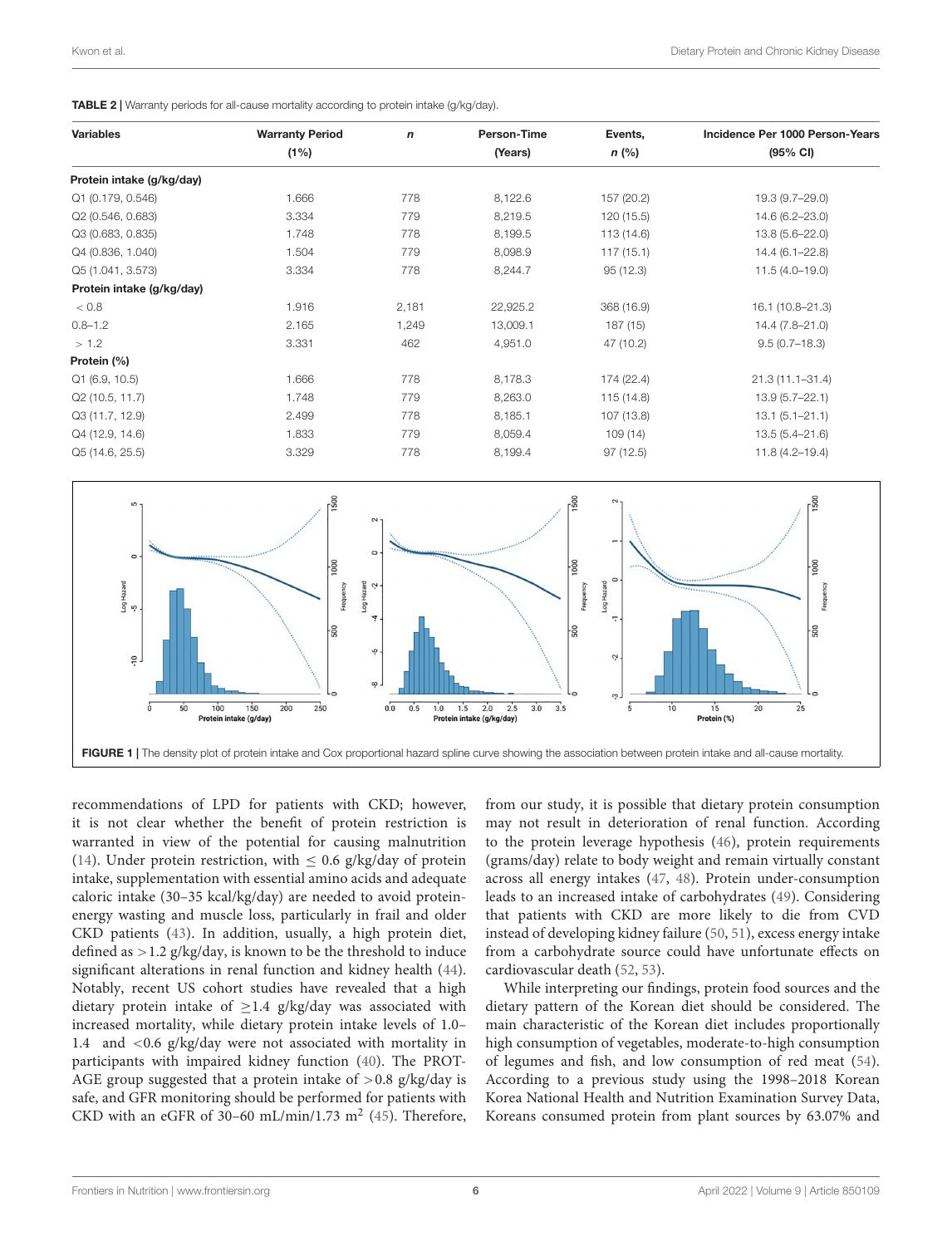|                           | Model 1             |         | Model 2             |         | Model 3             |         |
|---------------------------|---------------------|---------|---------------------|---------|---------------------|---------|
| <b>Variables</b>          | <b>HR (95% CI)</b>  | p-value | HR (95% CI)         | p-value | HR (95% CI)         | p-value |
| Protein intake (g/kg/day) |                     |         |                     |         |                     |         |
| Q1 (0.179, 0.546)         | Ref                 |         | Ref                 |         | Ref                 |         |
| Q2 (0.546, 0.683)         | $0.83(0.65 - 1.06)$ | 0.128   | $0.97(0.75 - 1.26)$ | 0.830   | $0.96(0.74 - 1.24)$ | 0.745   |
| Q3 (0.683, 0.835)         | $0.75(0.59 - 0.96)$ | 0.024   | $0.93(0.70 - 1.23)$ | 0.611   | $0.92(0.69 - 1.22)$ | 0.551   |
| Q4 (0.835, 1.041)         | $0.84(0.66 - 1.07)$ | 0.152   | $1.14(0.82 - 1.57)$ | 0.439   | $1.10(0.80 - 1.53)$ | 0.547   |
| Q5 (1.041, 3.573)         | $0.76(0.58 - 0.99)$ | 0.039   | $1.20(0.79 - 1.81)$ | 0.392   | $1.14(0.75 - 1.72)$ | 0.541   |
| Protein intake (g/kg/day) |                     |         |                     |         |                     |         |
| < 0.8                     | Ref                 |         | Ref                 |         | Ref                 |         |
| $0.8 - 1.2$               | $0.96(0.80 - 1.15)$ | 0.632   | $1.15(0.92 - 1.43)$ | 0.212   | $1.14(0.91 - 1.41)$ | 0.255   |
| > 1.2                     | $0.75(0.55 - 1.02)$ | 0.064   | $1.08(0.72 - 1.61)$ | 0.707   | $1.06(0.71 - 1.57)$ | 0.795   |
| Protein intake (%)        |                     |         |                     |         |                     |         |
| Q1(6.9, 10.5)             | Ref                 |         | Ref                 |         | Ref                 |         |
| Q2 (10.5, 11.7)           | $0.81(0.64 - 1.03)$ | 0.085   | $0.87(0.69 - 1.11)$ | 0.262   | $0.85(0.67 - 1.08)$ | 0.173   |
| Q3 (11.7, 12.9)           | $0.74(0.58 - 0.95)$ | 0.018   | $0.83(0.65 - 1.06)$ | 0.130   | $0.81(0.63 - 1.04)$ | 0.098   |
| Q4 (12.9, 14.6)           | $0.88(0.69 - 1.13)$ | 0.317   | $0.95(0.74 - 1.22)$ | 0.684   | $0.94(0.73 - 1.20)$ | 0.596   |
| Q5 (14.6, 25.5)           | $0.78(0.60 - 1.00)$ | 0.054   | $0.90(0.69 - 1.16)$ | 0.406   | $0.87(0.67 - 1.13)$ | 0.300   |

<span id="page-6-0"></span>TABLE 3 | Multiple Cox proportional hazard regression analysis for all-cause mortality of protein intake quintile

Model 1: adjusted for age, SEX, and BMI.

Model 2: adjusted for age, SEX, BMI, smoking, alcohol intake, exercise, and total calorie.

Model 3: adjusted for age, SEX, BMI, smoking, alcohol intake, exercise, total calorie, hypertension, diabetes, and dyslipidemia.

animal sources by 36.93% [\(55\)](#page-8-38). And the primary source of protein intake for Koreans were grains, followed by seafood, meat and legumes [\(55\)](#page-8-38). Recently, several issues regarding the impact of the dietary source of protein remain a concern. A plant-based protein diet lowers the prevalence of renal function impairment [\(56](#page-8-39)[–60\)](#page-9-0), and a high intake of legumes, grains, and nuts (major sources of plant proteins) is reportedly associated with a lower risk of all-cause and CVD-related mortality [\(61,](#page-9-1) [62\)](#page-9-2). However, red meat intake was strongly associated with ESRD risk in a dose-dependent manner, while other protein sources such as fish, poultry, or dairy products did not show such a deleterious effect [\(63\)](#page-9-3). Unlike animal protein, plant protein can ameliorate metabolic acidosis in CKD [\(1,](#page-7-0) [64\)](#page-9-4) and reduce the generation of uremic toxins, such as p-cresyl sulfate and indoxyl sulfate, which contribute toward CKD progression, CVD, and mortality [\(65\)](#page-9-5). Also, plant protein is generally low in branched-chain acids and aromatic amino acids [\(66\)](#page-9-6) and exerts favorable effects on blood pressure and lipid metabolism [\(60,](#page-9-0) [64\)](#page-9-4), resulting in decreased risks of CVD [\(67\)](#page-9-7). Thereby, null associations observed in our study between protein intake and mortality might be explained partly by different dietary patterns and food sources of protein in the Korean population compared with Western dietary patterns. Further prospective and intervention studies with plant-based protein consumption in patients with CKD are needed to address our assumption.

Our study has several limitations. First, the amount of dairy protein intake was assessed using FFQ, which has disadvantages, including inaccuracy of absolute nutrient values and fluctuation of nutrient values. However, FFQ is a validated, relatively cost- and time-effective method to assess nutrient intake and to assess usual and long-term intake in largescale epidemiologic studies [\(68\)](#page-9-8), Second, we focused on total

protein intake rather than on the type of protein intake. Protein type may be more important for disease progression and mortality than the total amount of protein intake. Third, along with eGFR, urinary albumin/creatinine ratio is important to define CKD. Since we did not obtain information about urinary albumin/creatinine ratio from the KoGES dataset, we defined CKD as eGFR <60 mL/min/1.73 m<sup>2</sup>. Forth, the lack of information on dialysis made it impossible to analyze the effect of dietary protein on mortality by categorizing patients with CKD based on their dialysis requirements. Instead, we conducted sensitivity analyses according to the CKD stages to test the robustness of our results, and there were also no significant associations between total protein intake and all-cause mortality in each stage. However, the KoGES contains very few individuals with advanced CKD; hence further studies specifically targeting advanced patients with CKD and patients on dialysis are needed. Fifth, to clarify the association between dietary total protein intake and mortality in CKD patients, validation is needed in the other larger CKD cohort. Finally, we could not further explore the effect of dietary protein on mortality by specific causes due to the limited number of patients who died. Despite these limitations, this study has several strengths. Our study comprised a prospective design, a large population size, and an extensive, eleven-year follow-up period. Also, to our knowledge, this is the first study to examine the association between total protein intake and mortality risk among adult patients with CKD in an Asian population.

#### **CONCLUSION**

We could not confirm a causal relationship between dietary protein intake and survival in the Korean population with CKD.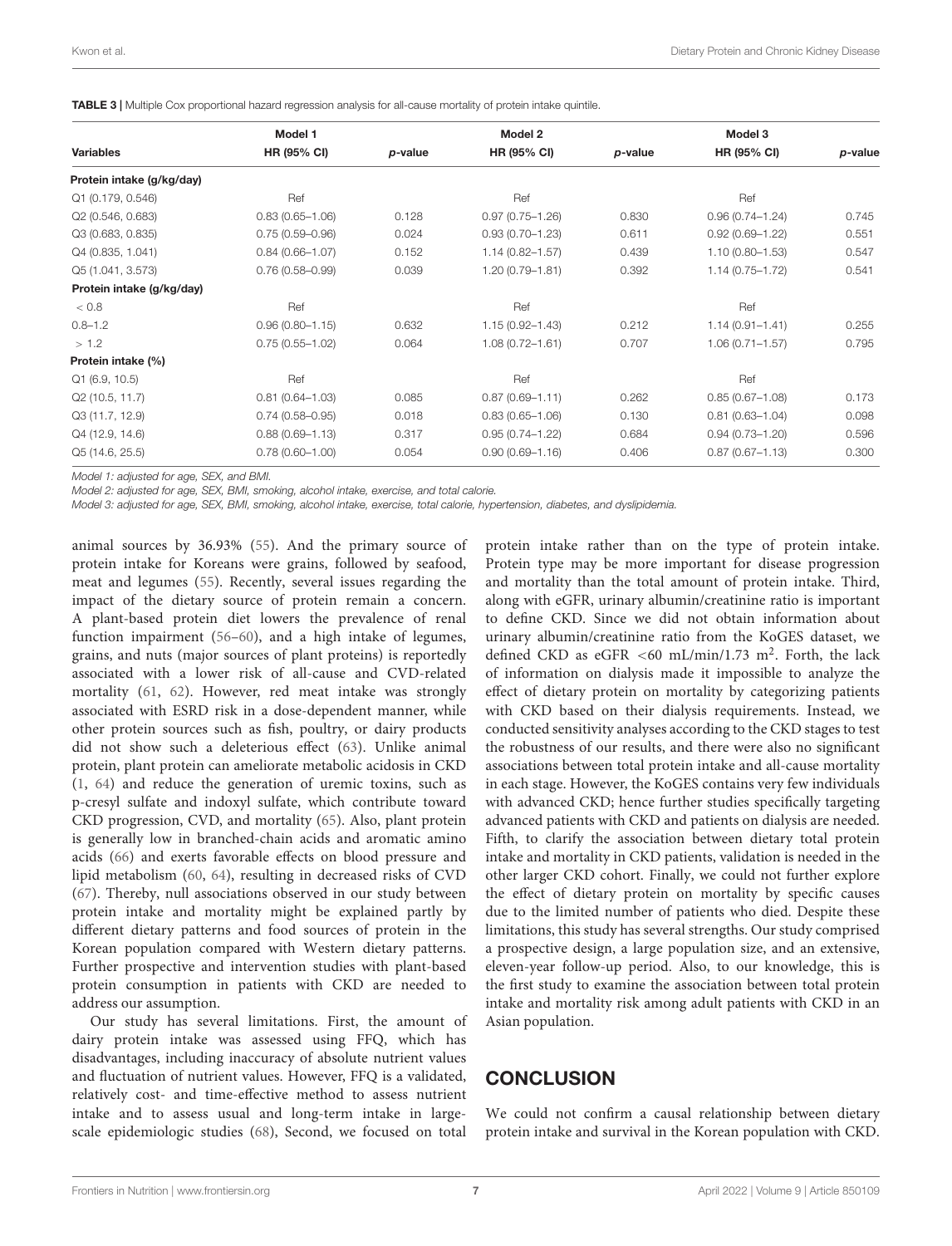Higher protein intake was not associated with all-cause mortality in patients with CKD, and similar results were obtained after stratifying patients based on CKD stages and the presence of diabetes. Based on these findings, our analysis supports that severe protein restriction with less severe kidney failure may not have a clear beneficial effect for all-cause death events. Further research is needed to establish optimal dietary protein intake levels for this population with CKD stage 3–5. Also, additional studies are needed to examine the impact of the dietary source of protein on various health outcomes and mortality.

#### DATA AVAILABILITY STATEMENT

The original contributions presented in the study are included in the article/**[Supplementary Material](#page-7-12)**, further inquiries can be directed to the corresponding author/s.

### ETHICS STATEMENT

The studies involving human participants were reviewed and approved by the Yongin Severance Hospital. The patients/participants provided their written informed consent to participate in this study.

## AUTHOR CONTRIBUTIONS

Y-JK, HL, GP, and J-WL contributed to the conception or design of the work. Y-JK, HL, GP, H-MK, WK, JL and J-WL contributed to the acquisition, analysis, and interpretation of the data, draft

### **REFERENCES**

- <span id="page-7-0"></span>1. Kalantar-Zadeh K, Jafar TH, Nitsch D, Neuen BL, Perkovic V. Chronic kidney disease. Lancet. (2021) 398:786–802. [doi: 10.1016/s0140-6736\(21\)00519-5](https://doi.org/10.1016/s0140-6736(21)00519-5)
- <span id="page-7-1"></span>2. GBD Chronic Kidney Disease Collaboration. Global, regional, and National burden of chronic kidney disease, 1990-2017: a systematic analysis for the global burden of disease study 2017. Lancet. (2020) 395:709–33. [doi: 10.1016/](https://doi.org/10.1016/s0140-6736(20)30045-3) [s0140-6736\(20\)30045-3](https://doi.org/10.1016/s0140-6736(20)30045-3)
- <span id="page-7-2"></span>3. Park JI, Baek H, Jung HH. Prevalence of chronic kidney disease in Korea: the Korean National health and nutritional examination survey 2011-2013. J Korean Med Sci. (2016) 31:915–23. [doi: 10.3346/jkms.2016.31.](https://doi.org/10.3346/jkms.2016.31.6.915) [6.915](https://doi.org/10.3346/jkms.2016.31.6.915)
- <span id="page-7-3"></span>4. Woo KT, Choong HL, Wong KS, Tan HB, Chan CM. The contribution of chronic kidney disease to the global burden of major noncommunicable diseases. Kidney Int. (2012) 81:1044–5. [doi: 10.1038/ki.2012.39](https://doi.org/10.1038/ki.2012.39)
- <span id="page-7-4"></span>5. Wang Y, Chen X, Song Y, Caballero B, Cheskin LJ. Association between obesity and kidney disease: a systematic review and meta–analysis. Kidney Int. (2008) 73:19–33. [doi: 10.1038/sj.ki.5002586](https://doi.org/10.1038/sj.ki.5002586)
- <span id="page-7-5"></span>6. Molina P, Gavela E, Vizcaíno B, Huarte E, Carrero JJ. Optimizing diet to slow CKD progression. Front Med (Lausanne). (2021) 8:654250. [doi: 10.3389/fmed.](https://doi.org/10.3389/fmed.2021.654250) [2021.654250](https://doi.org/10.3389/fmed.2021.654250)
- <span id="page-7-6"></span>7. Ikizler TA, Burrowes JD, Byham-Gray LD, Campbell KL, Carrero JJ, Chan W, et al. KDOQI clinical practice guideline for nutrition in CKD: 2020 update. Am J Kidney Dis. (2020) 76:S1–107. [doi: 10.1053/j.ajkd.2020.05.006](https://doi.org/10.1053/j.ajkd.2020.05.006)
- 8. Cano NJ, Aparicio M, Brunori G, Carrero JJ, Cianciaruso B, Fiaccadori E, et al. ESPEN guidelines on parenteral nutrition: adult renal failure. Clin Nutr. (2009) 28:401–14. [doi: 10.1016/j.clnu.2009.05.016](https://doi.org/10.1016/j.clnu.2009.05.016)

the manuscript. All authors critically revised the manuscript, provided final approval and agreed to be accountable for all aspects of the work, ensuring integrity and accuracy.

# FUNDING

This work was supported by the Korea Institute of Planning and Evaluation for Technology in Food, Agriculture and Forestry (IPET) through High Value-Added Food Technology Development Program funded by Ministry of Agriculture, Food and Rural Affairs (MAFRA) (321030051HD030) to J-WL and Y-JK. The funding sources had no role in the design and conduct of the study; collection, management, analysis, and interpretation of the data; preparation, review, or approval of the manuscript; and decision to submit the manuscript for publication.

### ACKNOWLEDGMENTS

This study was conducted with data from Korean Genome and Epidemiology Study.

### <span id="page-7-12"></span>SUPPLEMENTARY MATERIAL

The Supplementary Material for this article can be found online at: [https://www.frontiersin.org/articles/10.3389/fnut.2022.](https://www.frontiersin.org/articles/10.3389/fnut.2022.850109/full#supplementary-material) [850109/full#supplementary-material](https://www.frontiersin.org/articles/10.3389/fnut.2022.850109/full#supplementary-material)

Supplementary Figure 1 | Flow chart of the study population.

- 9. Brown RO, Compher C. A.S.P.E.N. clinical guidelines: nutrition support in adult acute and chronic renal failure. JPEN J Parenter Enteral Nutr. (2010) 34:366–77. [doi: 10.1177/0148607110374577](https://doi.org/10.1177/0148607110374577)
- <span id="page-7-7"></span>10. Cano N, Fiaccadori E, Tesinsky P, Toigo G, Druml W, Kuhlmann M, et al. ESPEN guidelines on enteral nutrition: adult renal failure. Clin Nutr. (2006) 25:295–310. [doi: 10.1016/j.clnu.2006.01.023](https://doi.org/10.1016/j.clnu.2006.01.023)
- <span id="page-7-8"></span>11. Palmer SC, Maggo JK, Campbell KL, Craig JC, Johnson DW, Sutanto B, et al. Dietary interventions for adults with chronic kidney disease. Cochrane Database Syst Rev. (2017) 4:Cd011998. [doi: 10.1002/14651858.CD011998.](https://doi.org/10.1002/14651858.CD011998.pub2) [pub2](https://doi.org/10.1002/14651858.CD011998.pub2)
- <span id="page-7-9"></span>12. Bakaloudi DR, Chrysoula L, Poulia KA, Dounousi E, Liakopoulos V, Chourdakis M. AGREEing on nutritional management of patients with CKD-A quality appraisal of the available guidelines. Nutrients. (2021) 13:624. [doi:](https://doi.org/10.3390/nu13020624) [10.3390/nu13020624](https://doi.org/10.3390/nu13020624)
- <span id="page-7-10"></span>13. Rhee CM, Ahmadi SF, Kovesdy CP, Kalantar-Zadeh K. Low–protein diet for conservative management of chronic kidney disease: a systematic review and meta-analysis of controlled trials. J Cachexia Sarcopenia Muscle. (2018) 9:235–45. [doi: 10.1002/jcsm.12264](https://doi.org/10.1002/jcsm.12264)
- <span id="page-7-13"></span>14. Yan B, Su X, Xu B, Qiao X, Wang L. Effect of diet protein restriction on progression of chronic kidney disease: a systematic review and meta–analysis. PLoS One. (2018) 13:e0206134. [doi: 10.1371/journal.pone.0206134](https://doi.org/10.1371/journal.pone.0206134)
- <span id="page-7-11"></span>15. Chewcharat A, Takkavatakarn K, Wongrattanagorn S, Panrong K, Kittiskulnam P, Eiam-Ong S, et al. The effects of restricted protein diet supplemented with ketoanalogue on renal function, blood pressure, nutritional status, and chronic kidney disease–mineral and bone disorder in chronic kidney disease patients: a systematic review and meta-analysis. J Ren Nutr. (2020) 30:189–99. [doi: 10.1053/j.jrn.2019.07.005](https://doi.org/10.1053/j.jrn.2019.07.005)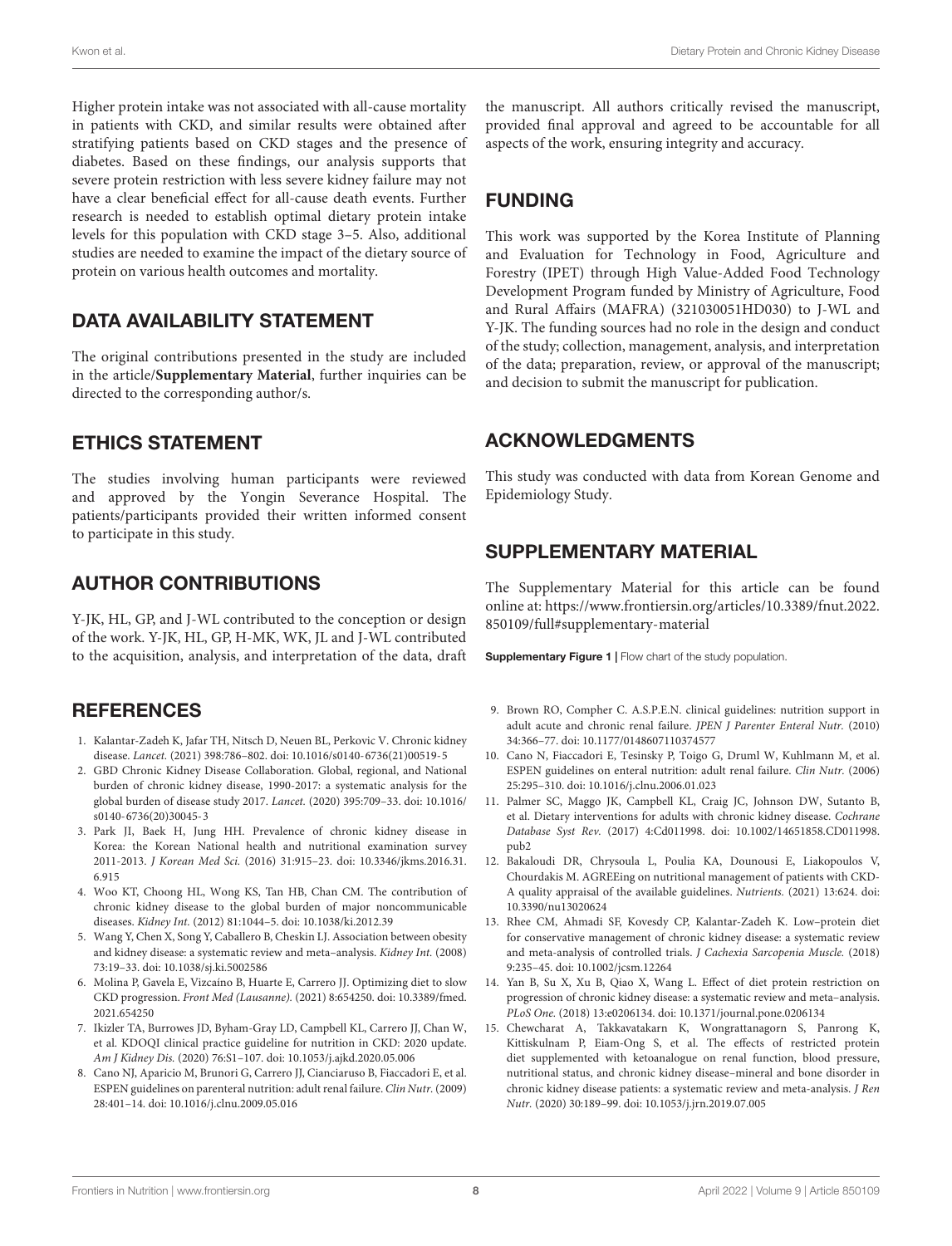- <span id="page-8-0"></span>16. Bellizzi V. Low–protein diet or nutritional therapy in chronic kidney disease? Blood Purif. (2013) 36:41–6. [doi: 10.1159/000350585](https://doi.org/10.1159/000350585)
- <span id="page-8-1"></span>17. Mitch WE, Remuzzi G. Diets for patients with chronic kidney disease, should we reconsider? BMC Nephrol. (2016) 17:80. [doi: 10.1186/s12882-016-0283-x](https://doi.org/10.1186/s12882-016-0283-x)
- <span id="page-8-2"></span>18. Moshfegh A, Joseph G, Cleveland L. What We Eat in America, NHANES 2001- 2002: Usual Nutrient Intakes from Food Compared to Dietary Reference Intakes. Washington, DC: U.S.Department of Agriculture, Agriculutral Research Service (2005).
- <span id="page-8-3"></span>19. Berryman CE, Lieberman HR, Fulgoni VL III, Pasiakos SM. Protein intake trends and conformity with the dietary reference intakes in the United States: analysis of the National health and nutrition examination survey, 2001-2014. Am J Clin Nutr. (2018) 108:405–13. [doi: 10.1093/ajcn/nqy088](https://doi.org/10.1093/ajcn/nqy088)
- <span id="page-8-4"></span>20. Park HA. Adequacy of protein intake among Korean elderly: an analysis of the 2013–2014 Korea National health and nutrition examination survey data. Korean J Fam Med. (2018) 39:130.
- <span id="page-8-5"></span>21. Song M, Fung TT, Hu FB, Willett WC, Longo VD, Chan AT, et al. Association of animal and plant protein intake with all-cause and cause-specific mortality. JAMA Intern Med. (2016) 176:1453–63. [doi: 10.1001/jamainternmed.2016.](https://doi.org/10.1001/jamainternmed.2016.4182) [4182](https://doi.org/10.1001/jamainternmed.2016.4182)
- 22. Virtanen HEK, Voutilainen S, Koskinen TT, Mursu J, Kokko P, Ylilauri MPT, et al. Dietary proteins and protein sources and risk of death: the kuopio ischaemic heart disease risk factor study. Am J Clin Nutr. (2019) 109:1462–71. [doi: 10.1093/ajcn/nqz025](https://doi.org/10.1093/ajcn/nqz025)
- <span id="page-8-6"></span>23. Budhathoki S, Sawada N, Iwasaki M, Yamaji T, Goto A, Kotemori A, et al. Association of animal and plant protein intake with all-cause and causespecific mortality in a japanese cohort. JAMA Intern Med. (2019) 179:1509–18. [doi: 10.1001/jamainternmed.2019.2806](https://doi.org/10.1001/jamainternmed.2019.2806)
- <span id="page-8-7"></span>24. Kim Y, Han BG. Cohort profile: the Korean genome and epidemiology study (KoGES) consortium. Int J Epidemiol. (2017) 46:e20. [doi: 10.1093/ije/dyv316](https://doi.org/10.1093/ije/dyv316)
- <span id="page-8-8"></span>25. Banna JC, McCrory MA, Fialkowski MK, Boushey C. Examining plausibility of self-reported energy intake data: considerations for method selection. Front Nutr. (2017) 4:45. [doi: 10.3389/fnut.2017.00045](https://doi.org/10.3389/fnut.2017.00045)
- <span id="page-8-9"></span>26. Levey AS, Coresh J, Greene T, Stevens LA, Zhang YL, Hendriksen S, et al. Using standardized serum creatinine values in the modification of diet in renal disease study equation for estimating glomerular filtration rate. Ann Intern Med. (2006) 145:247–54. [doi: 10.7326/0003-4819-145-4-200608150-00004](https://doi.org/10.7326/0003-4819-145-4-200608150-00004)
- <span id="page-8-10"></span>27. Levey AS, Eckardt KU, Tsukamoto Y, Levin A, Coresh J, Rossert J, et al. Definition and classification of chronic kidney disease: a position statement from kidney disease: improving global outcomes (KDIGO). Kidney Int. (2005) 67:2089–100. [doi: 10.1111/j.1523-1755.2005.00365.x](https://doi.org/10.1111/j.1523-1755.2005.00365.x)
- <span id="page-8-11"></span>28. Ahn Y, Kwon E, Shim JE, Park MK, Joo Y, Kimm K, et al. Validation and reproducibility of food frequency questionnaire for Korean genome epidemiologic study. Eur J Clin Nutr. (2007) 61:1435–41. [doi: 10.1038/sj.ejcn.](https://doi.org/10.1038/sj.ejcn.1602657) [1602657](https://doi.org/10.1038/sj.ejcn.1602657)
- <span id="page-8-12"></span>29. Kidney Disease: Improving Global Outcomes (Kdigo) Glomerular Diseases Work Group. KDIGO 2021 clinical practice guideline for the management of glomerular diseases. Kidney Int. (2021) 100:S1–276. [doi: 10.1016/j.kint.2021.](https://doi.org/10.1016/j.kint.2021.05.021) [05.021](https://doi.org/10.1016/j.kint.2021.05.021)
- <span id="page-8-13"></span>30. Kalantar-Zadeh K, Fouque D. Nutritional management of chronic kidney disease. N Engl J Med. (2017) 377:1765–76. [doi: 10.1056/NEJMra1700312](https://doi.org/10.1056/NEJMra1700312)
- <span id="page-8-14"></span>31. Carbone JW, Pasiakos SM. Dietary protein and muscle mass: translating science to application and health benefit. Nutrients. (2019) 11:1136. [doi: 10.](https://doi.org/10.3390/nu11051136) [3390/nu11051136](https://doi.org/10.3390/nu11051136)
- <span id="page-8-15"></span>32. Fouque D, Aparicio M. Eleven reasons to control the protein intake of patients with chronic kidney disease. Nat Clin Pract Nephrol. (2007) 3:383–92. [doi:](https://doi.org/10.1038/ncpneph0524) [10.1038/ncpneph0524](https://doi.org/10.1038/ncpneph0524)
- <span id="page-8-16"></span>33. Zeller K, Whittaker E, Sullivan L, Raskin P, Jacobson HR. Effect of restricting dietary protein on the progression of renal failure in patients with insulin– dependent diabetes mellitus. N Engl J Med. (1991) 324:78–84. [doi: 10.1056/](https://doi.org/10.1056/nejm199101103240202) [nejm199101103240202](https://doi.org/10.1056/nejm199101103240202)
- <span id="page-8-17"></span>34. Chen Z, Glisic M, Song M, Aliahmad HA, Zhang X, Moumdjian AC, et al. Dietary protein intake and all–cause and cause–specific mortality: results from the rotterdam study and a meta–analysis of prospective cohort studies. Eur J Epidemiol. (2020) 35:411–29. [doi: 10.1007/s10654-020-00607-6](https://doi.org/10.1007/s10654-020-00607-6)
- <span id="page-8-19"></span>35. Naghshi S, Sadeghi O, Willett WC, Esmaillzadeh A. Dietary intake of total, animal, and plant proteins and risk of all cause, cardiovascular, and cancer mortality: systematic review and dose-response meta-analysis of prospective cohort studies. BMJ. (2020) 370:m2412. [doi: 10.1136/bmj.m2412](https://doi.org/10.1136/bmj.m2412)
- <span id="page-8-18"></span>36. Huang J, Liao LM, Weinstein SJ, Sinha R, Graubard BI, Albanes D. Association between plant and animal protein intake and overall and cause– specific mortality. JAMA Intern Med. (2020) 180:1173–84. [doi: 10.1001/](https://doi.org/10.1001/jamainternmed.2020.2790) [jamainternmed.2020.2790](https://doi.org/10.1001/jamainternmed.2020.2790)
- <span id="page-8-20"></span>37. Rysz J, Franczyk B, Ciałkowska-Rysz A, Gluba-Brzózka A. The effect of diet on the survival of patients with chronic kidney disease. Nutrients. (2017) 9:495. [doi: 10.3390/nu9050495](https://doi.org/10.3390/nu9050495)
- <span id="page-8-21"></span>38. Cianciaruso B, Pota A, Bellizzi V, Di Giuseppe D, Di Micco L, Minutolo R, et al. Effect of a low– versus moderate-protein diet on progression of CKD: followup of a randomized controlled trial. Am J Kidney Dis. (2009) 54:1052–61. [doi: 10.1053/j.ajkd.2009.07.021](https://doi.org/10.1053/j.ajkd.2009.07.021)
- <span id="page-8-22"></span>39. Klahr S, Levey AS, Beck GJ, Caggiula AW, Hunsicker L, Kusek JW, et al. The effects of dietary protein restriction and blood-pressure control on the progression of chronic renal disease. Modification of diet in renal disease study group. N Engl J Med. (1994) 330:877–84. [doi: 10.1056/nejm199403313301301](https://doi.org/10.1056/nejm199403313301301)
- <span id="page-8-23"></span>40. Narasaki Y, Okuda Y, Moore LW, You AS, Tantisattamo E, Inrig JK, et al. Dietary protein intake, kidney function, and survival in a nationally representative cohort. Am J Clin Nutr. (2021) 114:303–13. [doi: 10.1093/ajcn/](https://doi.org/10.1093/ajcn/nqab011) [nqab011](https://doi.org/10.1093/ajcn/nqab011)
- <span id="page-8-24"></span>41. Locatelli F, Alberti D, Graziani G, Buccianti G, Redaelli B, Giangrande A. Prospective, randomised, multicentre trial of effect of protein restriction on progression of chronic renal insufficiency. Northern Italian cooperative study group. Lancet. (1991) 337:1299–304. [doi: 10.1016/0140-6736\(91\)92977-a](https://doi.org/10.1016/0140-6736(91)92977-a)
- <span id="page-8-25"></span>42. Hahn D, Hodson EM, Fouque D. Low protein diets for non-diabetic adults with chronic kidney disease. Cochrane Database Syst Rev. (2018) 10:CD001892.
- <span id="page-8-26"></span>43. Isaka Y. Optimal protein intake in pre-dialysis chronic kidney disease patients with sarcopenia: an overview. Nutrients. (2021) 13:1205. [doi: 10.3390/](https://doi.org/10.3390/nu13041205) [nu13041205](https://doi.org/10.3390/nu13041205)
- <span id="page-8-27"></span>44. Kalantar-Zadeh K, Moore LW, Tortorici AR, Chou JA, St-Jules DE, Aoun A, et al. North american experience with Low protein diet for non-dialysisdependent chronic kidney disease. BMC Nephrol. (2016) 17:90. [doi: 10.1186/](https://doi.org/10.1186/s12882-016-0304-9) [s12882-016-0304-9](https://doi.org/10.1186/s12882-016-0304-9)
- <span id="page-8-28"></span>45. Bauer J, Biolo G, Cederholm T, Cesari M, Cruz-Jentoft AJ, Morley JE, et al. Evidence–based recommendations for optimal dietary protein intake in older people: a position paper from the PROT-AGE study group. J Am Med Dir Assoc. (2013) 14:542–59. [doi: 10.1016/j.jamda.2013.05.021](https://doi.org/10.1016/j.jamda.2013.05.021)
- <span id="page-8-29"></span>46. Simpson SJ, Raubenheimer D. Obesity: the protein leverage hypothesis. Obes Rev. (2005) 6:133–42. [doi: 10.1111/j.1467-789X.2005.00178.x](https://doi.org/10.1111/j.1467-789X.2005.00178.x)
- <span id="page-8-30"></span>47. Layman DK. Dietary guidelines should reflect new understandings about adult protein needs. Nutr Metab (Lond). (2009) 6:12. [doi: 10.1186/1743-7075-6-12](https://doi.org/10.1186/1743-7075-6-12)
- <span id="page-8-31"></span>48. Lieberman HR, Fulgoni VL, Agarwal S, Pasiakos SM, Berryman CE. Protein intake is more stable than carbohydrate or fat intake across various US demographic groups and international populations. Am J Clin Nutr. (2020) 112:180–6. [doi: 10.1093/ajcn/nqaa044](https://doi.org/10.1093/ajcn/nqaa044)
- <span id="page-8-32"></span>49. Pesta DH, Samuel VT. A high–protein diet for reducing body fat: mechanisms and possible caveats. Nutr Metab (Lond). (2014) 11:53. [doi: 10.1186/1743-](https://doi.org/10.1186/1743-7075-11-53) [7075-11-53](https://doi.org/10.1186/1743-7075-11-53)
- <span id="page-8-33"></span>50. Menon V, Gul A, Sarnak MJ. Cardiovascular risk factors in chronic kidney disease. Kidney Int. (2005) 68:1413–8. [doi: 10.1111/j.1523-1755.2005.00551.x](https://doi.org/10.1111/j.1523-1755.2005.00551.x)
- <span id="page-8-34"></span>51. Jankowski J, Floege J, Fliser D, Böhm M, Marx N. Cardiovascular disease in chronic kidney disease: pathophysiological insights and therapeutic options. Circulation. (2021) 143:1157–72. [doi: 10.1161/circulationaha.120.050686](https://doi.org/10.1161/circulationaha.120.050686)
- <span id="page-8-35"></span>52. Seidelmann SB, Claggett B, Cheng S, Henglin M, Shah A, Steffen LM, et al. Dietary carbohydrate intake and mortality: a prospective cohort study and meta–analysis. Lancet Public Health. (2018) 3:e419–28. [doi: 10.1016/s2468-](https://doi.org/10.1016/s2468-2667(18)30135-x) [2667\(18\)30135-x](https://doi.org/10.1016/s2468-2667(18)30135-x)
- <span id="page-8-36"></span>53. Kanter M, Angadi S, Slavin J. Glycemic Index. Glycemic load, and cardiovascular disease and mortality. N Engl J Med. (2021) 385:378–9. [doi:](https://doi.org/10.1056/NEJMc2107926) [10.1056/NEJMc2107926](https://doi.org/10.1056/NEJMc2107926)
- <span id="page-8-37"></span>54. Kim SH, Kim MS, Lee MS, Park YS, Lee HJ, Kang SA, et al. Korean diet: characteristics and historical background. J Ethn Foods. (2016) 3:26–31.
- <span id="page-8-38"></span>55. Lee KW, Shin D. Trends in intake and sources of dietary protein in Korean adults, 1998-2018. Br J Nutr. (2021) 12:1–40. [doi: 10.1017/s0007114521004438](https://doi.org/10.1017/s0007114521004438)
- <span id="page-8-39"></span>56. He Y, Lu Y, Yang S, Li Y, Yang Y, Chen J, et al. Dietary plant protein and mortality among patients receiving maintenance hemodialysis: a cohort study. Am J Kidney Dis. (2021) 78:649–657.e1. [doi: 10.1053/j.ajkd.2021](https://doi.org/10.1053/j.ajkd.2021.03.023) [.03.023](https://doi.org/10.1053/j.ajkd.2021.03.023)